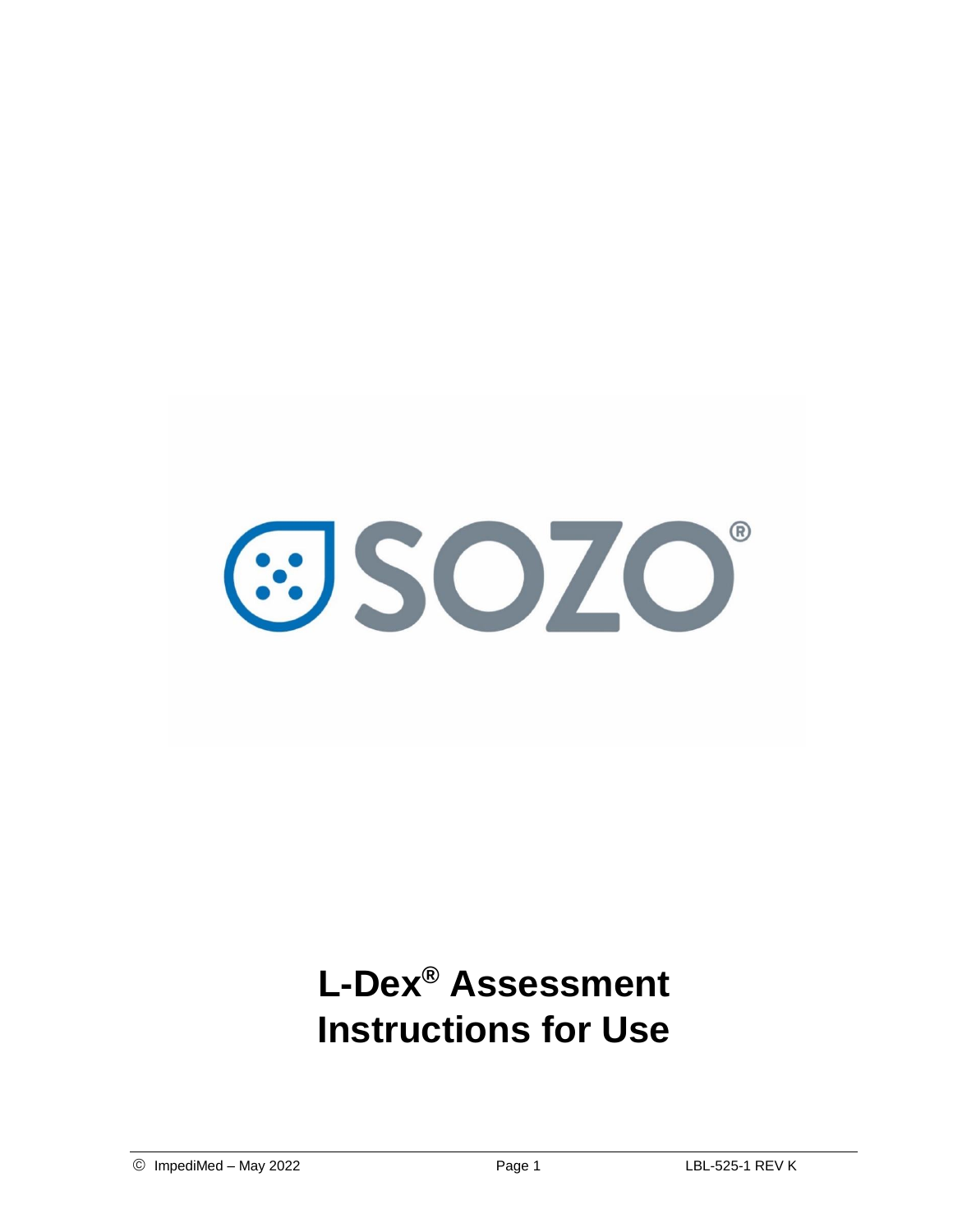

ABN 65 089 705 144 ImpediMed Inc 50 Parker Court Carlsbad, CA 92008 Australia tsu@impedimed.com

ImpediMed Limited **Distributed in the United States by:** Unit 1 5900 Pasteur Court, Suite 125 Pinkenba Qld 4008 (877) 247-0111 option 4

| + 61 7 3860 3700         |
|--------------------------|
| $+61732601225$           |
| enquiries@impedimed.com  |
| http://www.impedimed.com |
|                          |

For assistance with product set up please review the help videos at [https://www.impedimed.com.](https://www.impedimed.com/) For other assistance, or to report product issues, please contact ImpediMed U.S. by email at [tsu@impedimed.com](mailto:tsu@impedimed.com) or by phone at: + 877 247 0111 option 4.



MediMark Europe Sarl 11 rue Emile ZOLA, B.P. 2332, 38033 Grenoble Cedex 2 France



For EU Customers: All products at the end of their life may be returned to ImpediMed for recycling.

*For patent(s) and/or patent application(s) see:* https://www.impedimed.com/patents/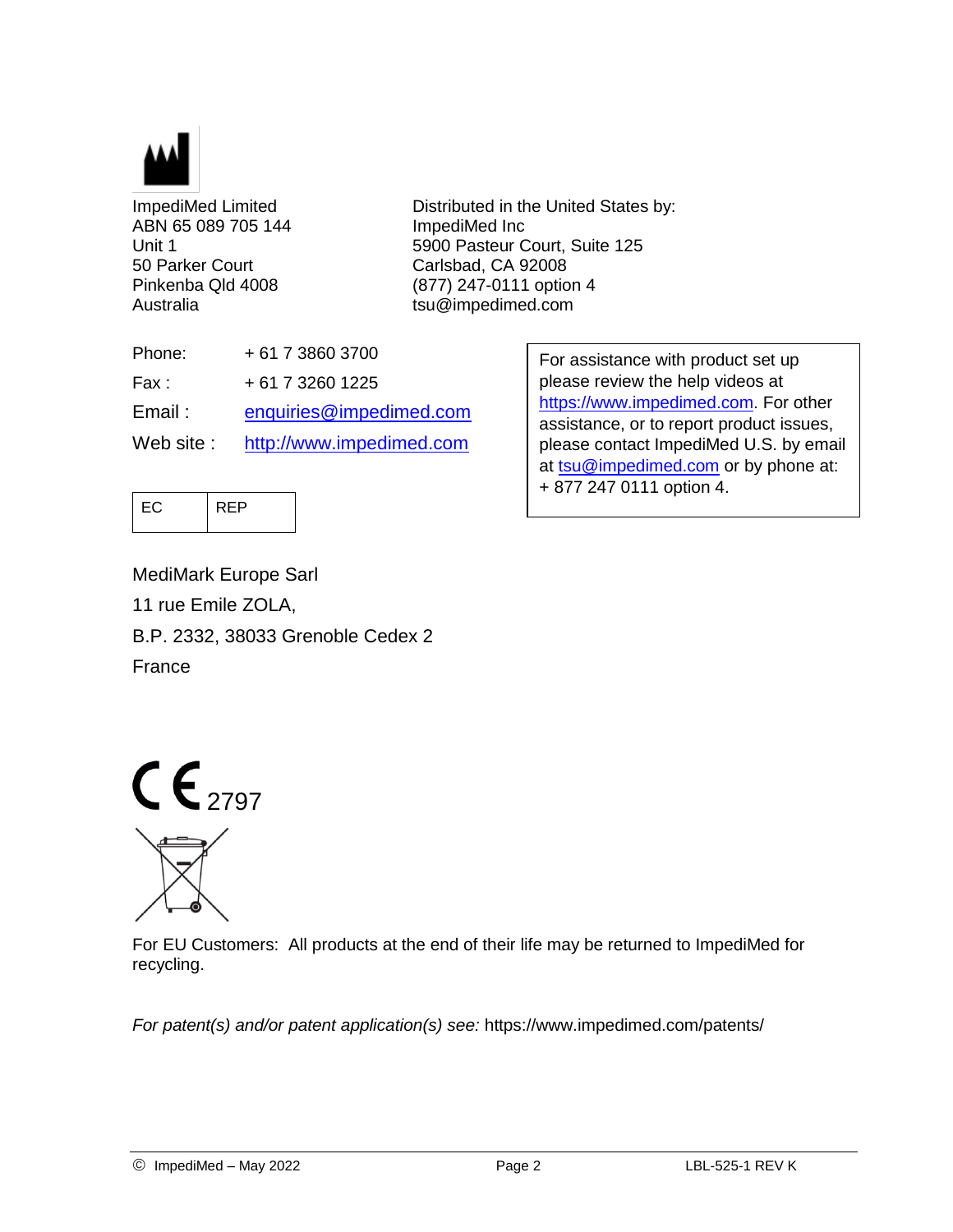# 1 Safety Instructions

These symbols are provided to guide you in the use of this product safely and correctly, and to prevent risk and injury to you and others. For more safety instructions and other symbols, see User Guide, "SOZO System Instructions for Use."

| <b>Symbol</b> | <b>Definition</b>                                                                                                                                      |
|---------------|--------------------------------------------------------------------------------------------------------------------------------------------------------|
|               | <b>WARNING!</b> Indicates matters in which bodily harm or material<br>damage or incorrect measurements may arise as a result of<br>incorrect handling. |
|               | Follow instructions for use.                                                                                                                           |
|               | <b>Note</b>                                                                                                                                            |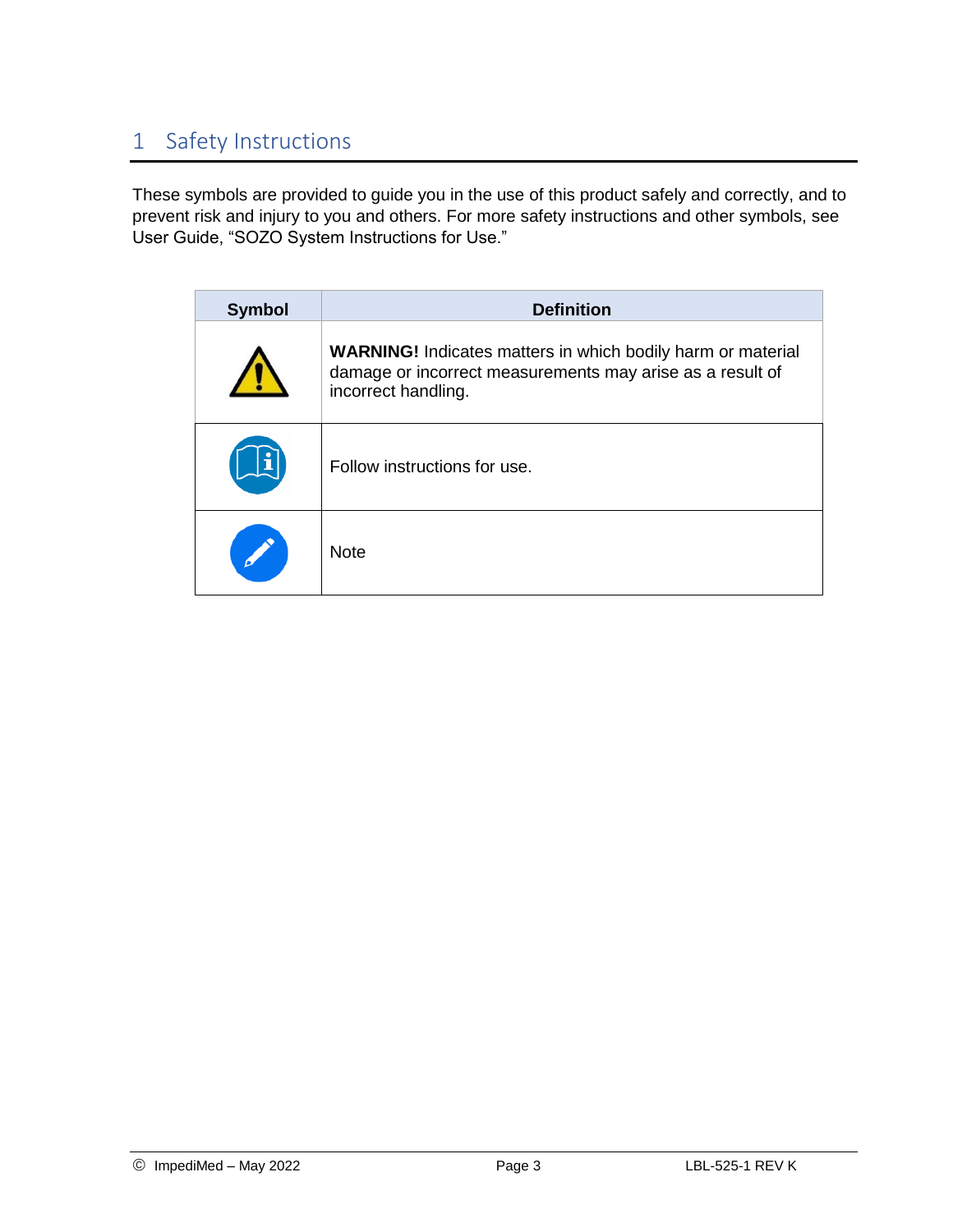# 2 L-Dex® for Lymphedema

# **2.1 Indications for Use**

The SOZO body fluid analyzer, or SOZO device, has the following uses:

For adult human patients at risk of lymphedema:

A bioimpedance spectroscopy device for use on adult human patients, utilizing impedance ratios that are displayed as an L-Dex ratio that supports the measurement of extracellular volume differences between the limbs, and is presented to the clinician on an L-Dex scale as an aid to their clinical assessment of lymphedema.

The use of the device to obtain an L-Dex score is only indicated for patients who will have or who have had lymph nodes, from the axillary and/or pelvic regions, removed, damaged or irradiated.

## **2.2 Instructions for Use**

Ensure that you have read and understand the instructions for use in all sections of this User Guide for setup, installation and use of the SOZOapp, and also ensure that you have read and understand the instructions for use for setup, installation and use of MySOZO and the SOZOapp in all sections of the main User Guide, LBL-525, "SOZO System Instructions for Use." All warnings, contraindications and precautions apply. In addition, consider the following when using SOZO to take L-Dex measurements on a patient:

For a patient who cannot effectively separate their inner thighs, it may be necessary to place insulating material, such as dry clothes, between the patient's legs. Ensure also that the patient's upper arms and elbows are not in contact with their torso.

Prior to taking a measurement, the patient's profile in the SOZOapp must be updated to indicate:

- Unilateral vs. bilateral: whether one arm or one leg is at risk (unilateral), or if both arms or both legs are at risk of lymphedema (bilateral);
- $\bullet$  Body element: whether the arm(s) or leg(s) are at risk of lymphedema;
- Risk limb: whether the right or left limb is at risk of lymphedema; and
- Limb dominance: whether the left arm/right arm or left leg/right leg is dominant.



Ensure that you update the patient profile correctly to fit each patient's needs, taking into consideration the relevant facts and circumstances related to measurement, as identified in the main User Guide, "SOZO System Instructions for Use," since this will affect the validity of measurements. Incorrect measurements may impact the accuracy of the L-Dex calculations and may affect the L-Dex assessment based upon L-Dex calculations. For more information about making the correct selections, see instructions for use of the SOZOapp and MySOZO in the main User Guide, "SOZO System Instructions for Use."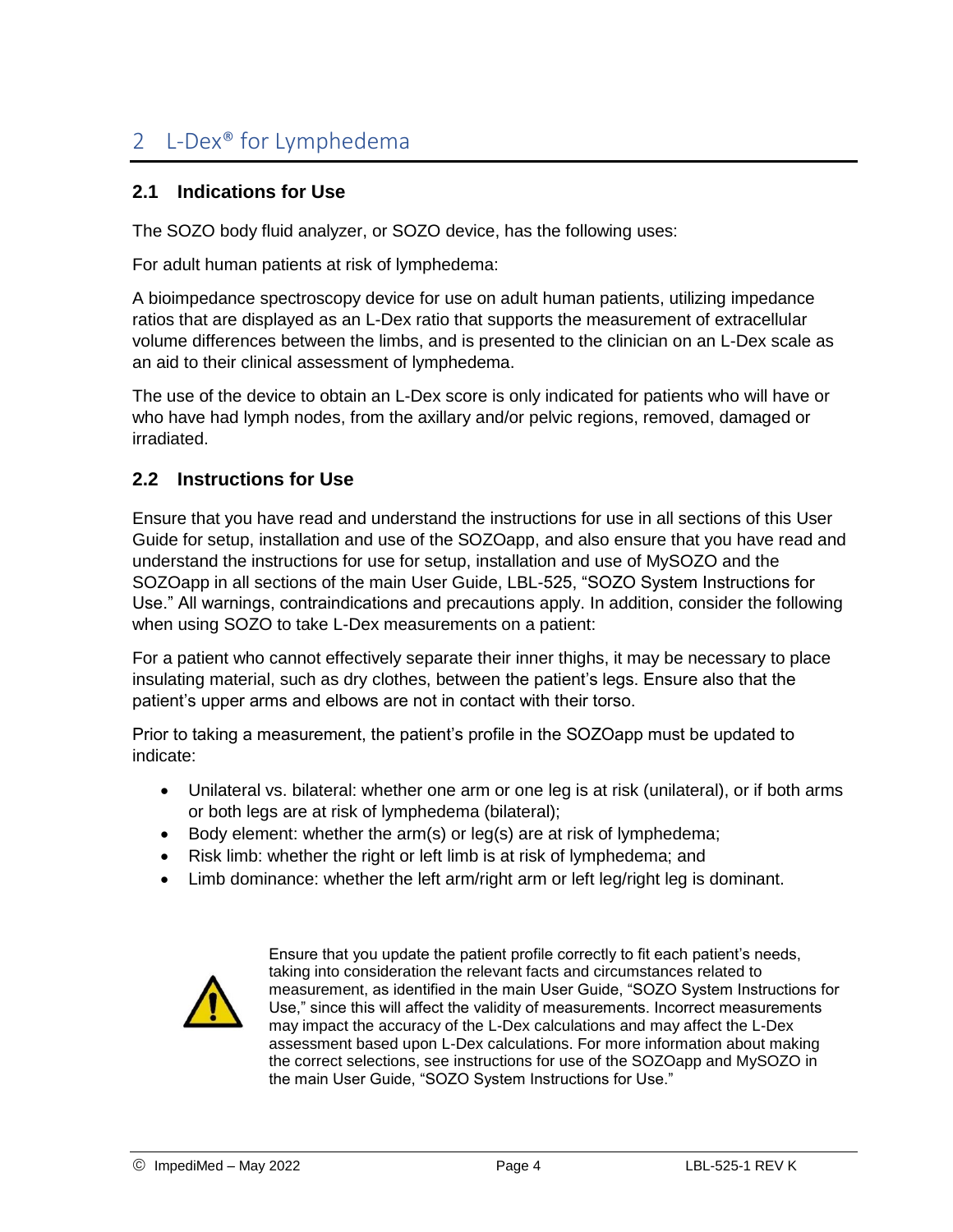# 3 The Lymphedema Index (L-Dex®)

The SOZO system displays L-Dex assessment results based upon patient measurements taken with the SOZO Device. The L-Dex assessment produces an L-Dex score, which is based on the ratio of the impedance of the unaffected limb(s) to impedance of the at-risk limb(s). Research has established a normal range of L-Dex scores in healthy patients. Normal L-Dex score ranges are presented in the L-Dex assessment results to assist with patient evaluation.

For patients at risk of unilateral lymphedema in the arm or leg, one L-Dex score will be presented for the at-risk limb. For patients at risk of bilateral lymphedema, two L-Dex scores will be presented, one for each at-risk limb.

The underlying calculations for unilateral assessments using the SOZO system have not changed from any previous L-Dex devices. The impedance of the extracellular fluid space (R0) of the unaffected limb is compared with the contralateral affected limb. Clinical data has shown this to have "excellent" accuracy when used as a clinical aid to assess unilateral fluid accumulation in the limb following cancer treatment.<sup>1</sup>



When transitioning from L-Dex devices used in a supine position to use of the SOZO system in a sitting or standing position, there may be a one-time shift in L-Dex scores. The shift has been shown to not be significant.

For assessment of patients at risk of bilateral lymphedema, where fluid accumulation occurs in both arms, or in both legs, simultaneously, the comparison of contralateral limbs is not an option. SOZO uses the R0 impedance of the unaffected ipsilateral limb, instead of the unaffected contralateral limb, for bilateral assessments of fluid increases. Clinical data also has shown that arm R0, when compared to leg R0 for the assessment of fluid accumulation, has "very good" accuracy.1 For definitions of key terms and more discussion of measurement of patients at risk of bilateral lymphedema, see glossary and instructions for use in the User Guide, "SOZO System Instructions for Use."

Note: If a unilateral patient is subsequently considered to be at risk for bilateral lymphedema and their profile has been updated, the L-Dex scores for the previously measured limb will be recalculated using this bilateral approach. This may result in a shift in previous L-Dex scores.

For more direction on viewing L-Dex assessment results in the SOZOapp and MySOZO, consult the main User Guide, "SOZO System Instructions for Use."

 $\overline{a}$ 

<sup>1</sup> SOZO's L-Dex® accuracy was determined using Receiver Operating Characteristic (ROC) curve analysis. Area under the curve (AUC) scores are established using ROC curves which compare the true positive rate (Sensitivity) against the false positive rate (100 minus Specificity) for different cut-off points of a parameter. Each point on the ROC curve represents a sensitivity/specificity pair corresponding to a particular decision threshold. The area under the ROC curve (AUC) is a measure of how well a parameter can distinguish between two groups (diseased/normal). The closer the modeled AUC comes to 1, the better it is. SOZO's L-Dex® accuracy was calculated with an area under the curve (AUC) of 0.95 for unilateral assessment and 0.80 for bilateral assessment.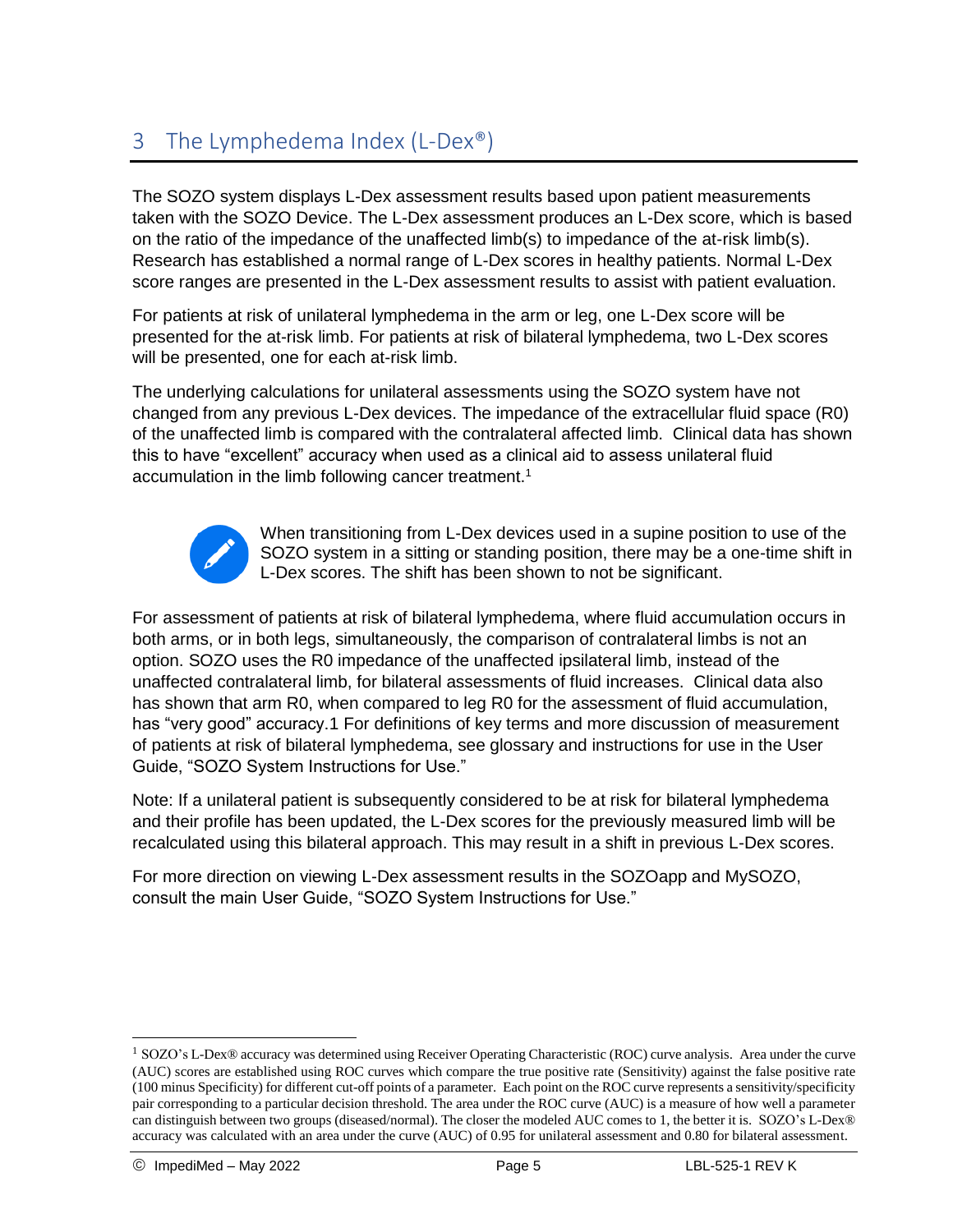# **3.1 L-Dex® Scores**

The L-Dex scale is a tool to assist in the clinical assessment of lymphedema by a medical provider. The SOZO system displays the current L-Dex score using the L-Dex scale. The L-Dex scale shows the patient's L-Dex score as either inside or outside of the normal range of L-Dex score for a healthy person.

The L-Dex scale normal range (plus or minus 3 standard deviations) measured for a healthy person without lymphedema ranges between +10 and -10 L-Dex units. If a baseline is not set, the normal range will centre around an L-Dex score of 0 which is the mean of the matched healthy population.



#### *L-Dex Scores < -10*

*L-Dex scores equal to or less than -10 may be caused by procedural errors. A warning will be displayed stating that the measurement is out of range. Follow the instructions for use to ascertain the accuracy of the measurements in question.*



#### *L-Dex Scores* >*10*

*L-Dex scores greater than 10 may indicate the early signs of lymphedema*



#### **L-Dex Categories without a Baseline**

| Gray (Below Normal L-Dex)       | L-Dex scores below 3 standard deviations less than the population<br>mean (below -10).                                                                  |
|---------------------------------|---------------------------------------------------------------------------------------------------------------------------------------------------------|
| Green (Normal L-Dex)            | L-Dex scores between 3 standard deviations less than the<br>population mean and 2 standard deviations greater than the<br>population mean (-10 to 6.5). |
| <b>Yellow (Normal L-Dex)</b>    | L-Dex scores between 2 and 3 standard deviations greater than<br>the population mean (6.5 to 10).                                                       |
| <b>Red (Above Normal L-Dex)</b> | L-Dex scores above 3 standard deviations greater than the<br>population mean (above 10).                                                                |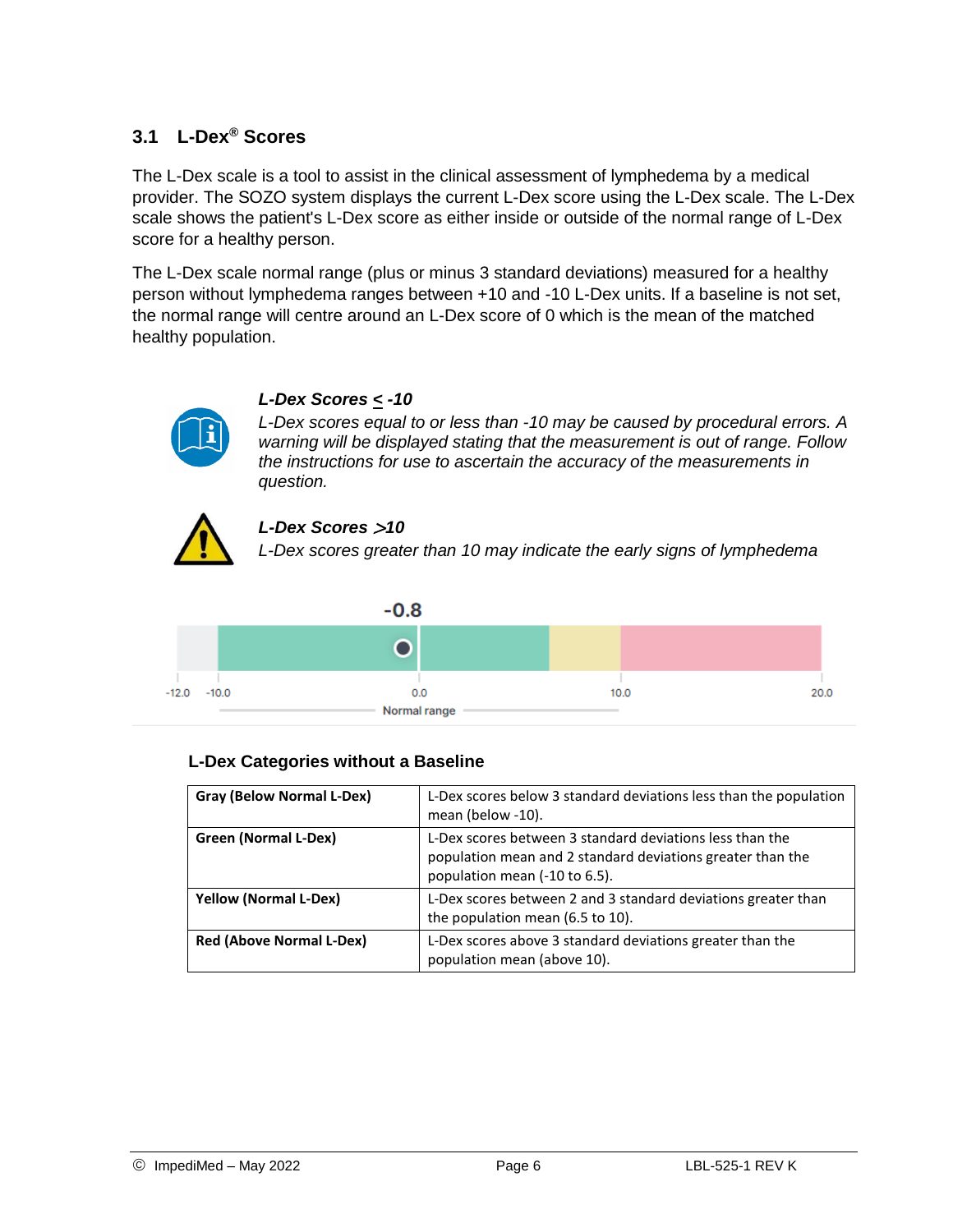Because each person has a different starting L-Dex score, the L-Dex scale normal range can be tailored to an individual patient by reviewing the change in L-Dex score from a Lymphedema Assessment taken prior to treatment. This is known as a baseline measurement and the change in L-Dex score is used to categorise the measurement. In this case, an increase of 6.5 L-Dex units (two standard deviations) from the baseline may indicate early signs of lymphedema.

When a baseline is set, the normal range will reflect a -10 to +6.5 range around the selected baseline L-Dex score. From this comparison, changes in patient fluid levels may be identified, and evaluated as changes which fall within normal or abnormal ranges.



#### *Change in L-Dex Scores ≥+6.5*

*L-Dex scores that have changed +6.5 L-Dex units from the baseline may indicate early signs of lymphedema.* 

#### **L-Dex Categories with a Baseline**

| Gray (Below Normal Change)                | Change in L-Dex scores from the baseline that are greater than 3<br>standard deviations below the baseline (change greater than -10).                                                  |
|-------------------------------------------|----------------------------------------------------------------------------------------------------------------------------------------------------------------------------------------|
| <b>Green (Normal Change)</b>              | Change in L-Dex scores from the baseline between 3 standard<br>deviations less than the baseline and 2 standard deviations<br>greater than the baseline (change between -10 and +6.5). |
| <b>Yellow (Elevated Normal</b><br>Change) | Change in L-Dex scores from the baseline between 2 and 3<br>standard deviations greater than the baseline (change between<br>$+6.5$ and $+10$ ).                                       |
| <b>Red (Above Normal Change)</b>          | Change in L-Dex scores from the baseline that are greater than 3<br>standard deviations above the baseline (change greater than<br>$+10$ ).                                            |

It is recommended to use a baseline taken prior to cancer treatment whenever possible to customize the L-Dex scale for the individual. If a patient has already begun cancer treatment and there is no way to determine a healthy baseline, the clinician should use clinical judgment in conjunction with other assessments to select the most appropriate baseline measurement. If a patient has already developed lymphedema and SOZO is being used to track their progress, do not set the baseline.

## **3.2 Recommended Measurement Frequency**

ImpediMed recommends the following frequency of measurements for patients at risk of lymphedema:

- Pre-operative baseline
- Years 1-3: Every 3 months
- Years 4-5: Every 6 months
- Year 6+: Annually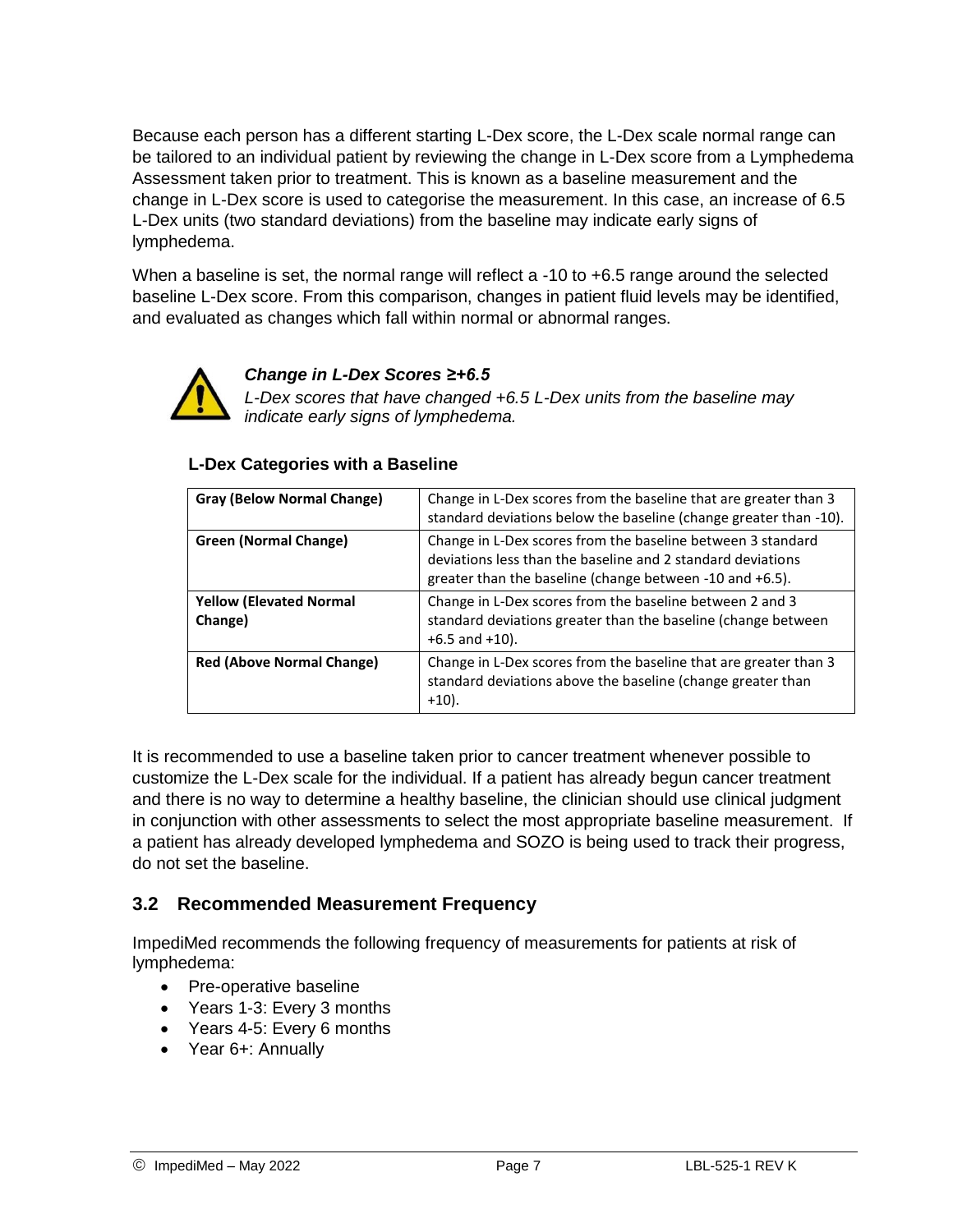# 4 L-Dex® Assessments

## **4.1 Measurement Results**

After a successful measurement, the SOZOapp screen will display the results of an L-Dex measurement. In addition to the immediate results, a history of previous patient measurements is displayed in graph format, to allow comparison between current results and previous results. This shows increases or decreases in the L-Dex score over time. The same patient history information can be accessed from MySOZO through a web browser. For more about accessing MySOZO, see the main User Guide, "SOZO System Instructions for Use."